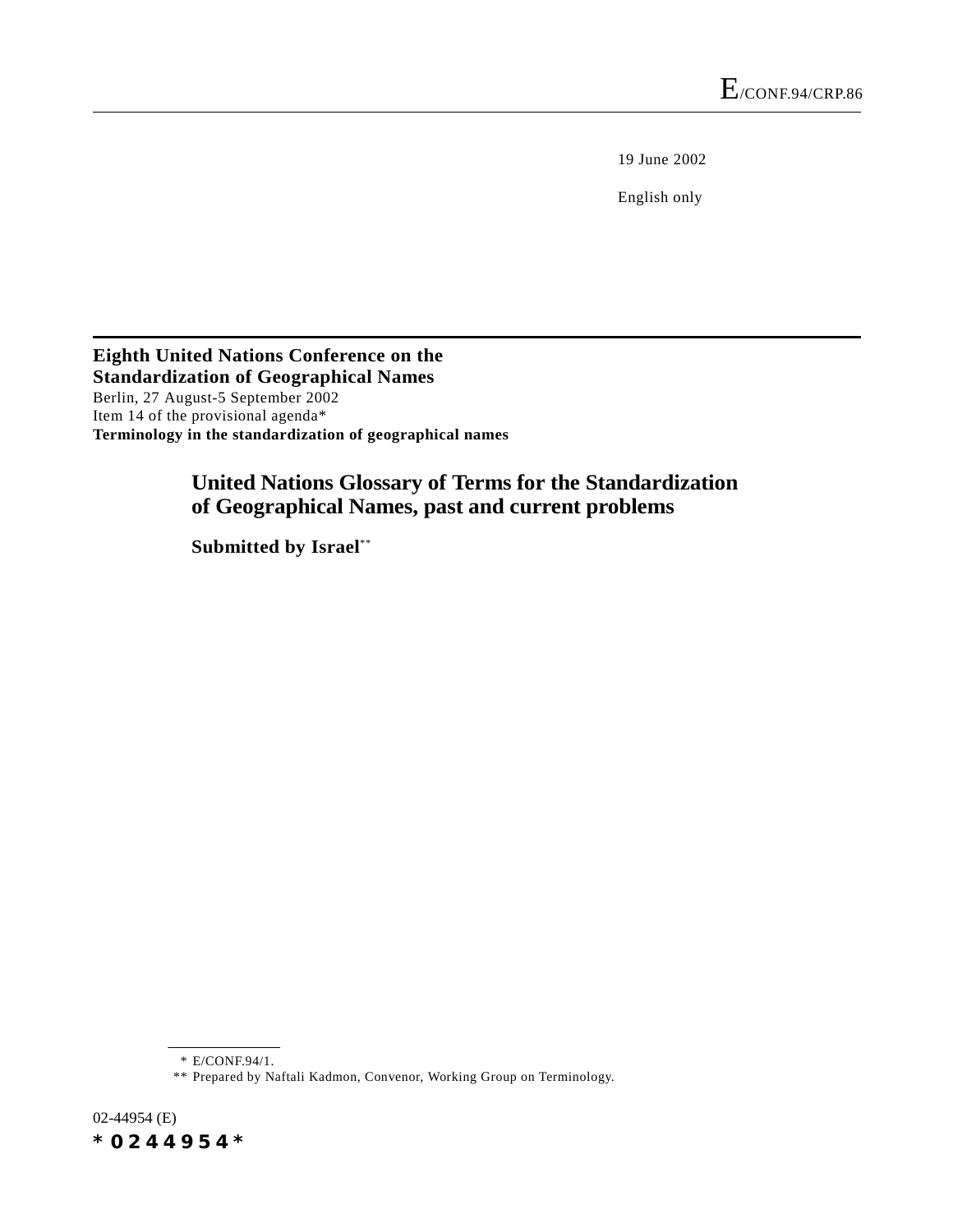#### Introduction

Given the deadline for the presentation of papers to the 8th United Nations Conference on the Standardization of Geographical Names, the information below reaches only up to mid-May, 2002.

Following a close scrutiny of the United Nations Glosssary No. 330, "Technical Terminology employed in the Standardization of Geographical Names", Israel submitted to the 14th session of the United Nations Group of Experts on Geographical Names in May 1989 Working Paper No. 4, under the title "Some remarks on Glossary No. 330 – Technical Terminology". This paper pointed out deficiencies in the glossary which comprised 175 terms and their definitions in the six official languages of the U.N. The comments touched upon four topics, viz. the lack of precision in some of the definitions, the lack of uniformity of definitions in some of the six languages, the lack of completeness with many modern terms missing, and finally a certain redundancy of unnecessarily-included terms. In each case relevant examples were quoted. However, the author pointed out two further (and perhaps most important) deficiencies of Glossary 330. One was the complete lack of examples for the definitions, and the other – a total disregard of languages and scripts other than European ones. After discussing the issue the Group of Experts decided to set up a Working Group on Terminology, with Prof. Naftali Kadmon (Israel) as convenor and editor of the new glossary. Initial members were Ms. Kerfoot, Ms. Narhi, and Messrs. Ficor, Gonzales, Hornansky, Lapierre, Lewis, Payne, Raper and Sievers. These were later joint by additional experts.

#### Early versions of the glossary

The convenor then prepared a first draft of the new work. with 286 entries together with their definitions. These had to be as precise as possible on the one hand, but concise andbriefly formulated on the other. For the first time examples were included at the end of the definitions; another innovation was the inclusion of examples in non-Roman and non-European languages and writing systems. The final 342 linguistic examples introduced by the convenor as editor were taken from the following languages and scripts:

– Amharic, Arabic, Chinese, Danish, Dutch, English, French, German, Hebrew, Inuktitut

– (Eskimo), IPA (International Phonetic Alphabet), Italian, Japanese Kanji, Katakana and

– Hiragana, Korean, Polish, Persian (Farsi), Russian Cyrillic, Spanish and Thai.

The basic form of the new glossary (version 1.1) was then sent to the U.N. Secretariat in New York with the request to distribute it to the members of the Working Group on Terminology, asking them for comments and, chiefly, for additions. Members of the Working Group but also other experts then offered much valuable input, chiefly by the U.S., Canada, the U.K., Hungary and the Dutch- and German-speaking division, as well as the late Prof. Josef Breu. After two meetings of the Working Group, a first report was made to the 15th session of the United Nations Group of Experts on Geographical Names, held in Geneva in October 1991. At this stage the Glossary, in English only, comprised 328 entries.

Also included in the report was an outline of the target population of users of the glossary, and the following observation: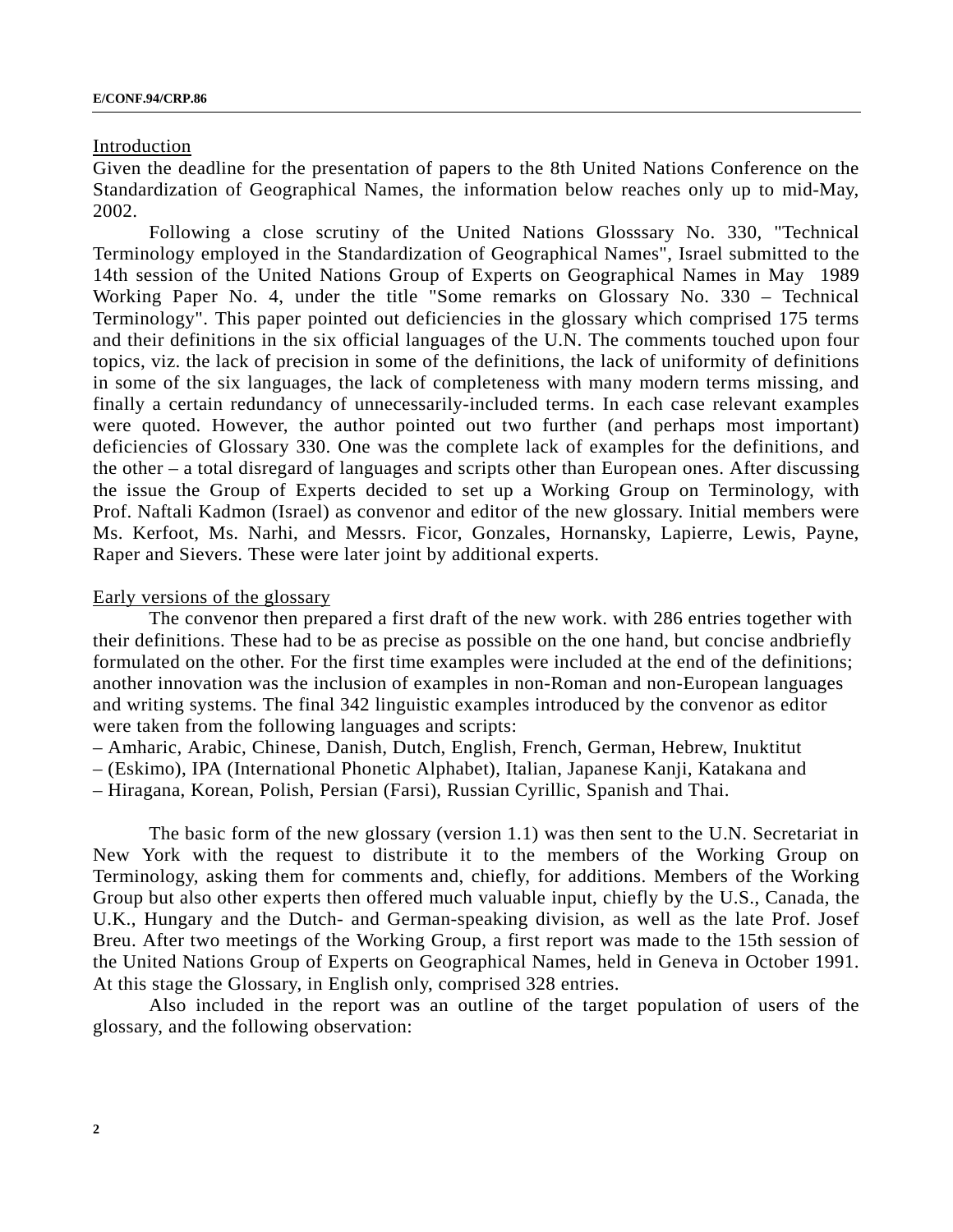"It should be remarked that widespread distribution and utilization of the glossary should be aimed at … [This] will depend very much on "marketing effort", a point that should be borne in mind at the stage of publication."

This point is again becoming of practical relevance today, with publication imminent.

Besides dealing with new entries, some problems of a more general character were presented to, and dealt with by, the Working Group. One was numbering, indexing and crossreferencing of the terms. Others were word order of composite entries, the hierarchical differentiation of writing systems and scripts, the distinction between toponym and geographical name and the inclusion of certain language-specific terms.

After a further two meetings of the Working Group version 2 of the glossary now held 336 entries. Following the convenor's report to the Sixth U.N. Conference on the Standardization of Geographical Names in New York in August-September 1992, the Conference officially installed the Working Group on Terminology through its resolution No. 11. This resolution recommended

"that the Working Group on Toponymic Terminology be asked to continue to function, with the aim of producing a multilingual dictionary of toponymic terminology to include the remaining five official languages of the United Nations",

## and further

"that the United Nations Secretariat be asked to supply, within an agreed time-frame and within existing resources, a translation of the new Glossary from the English text into each of the five other official United Nations languages."

## Problems of translation

At a number of meetings of the Working Group the Glossary was further modified through version 3 (1996) and increased in scope, and then submitted with 375 entries, as version 4, to the Seventh U.N. Conference on the Standardization of Geographical Names held in New York in January 1998 which, after some more deliberations, finally approved it for publication.

Already by 1993 the problem of translation entered the frequent communications between the convenor-editor and the UNGEGN Secretariat in New York. As recommended in resolution 11, it was proposed that the U.N. Secretariat Translation and Documentation Service be requested to perform this task. But after a year or two it became clear that this was not being done, among others because of financial limitations. The editor then asked for volunteers from among the members of his Working Group to take this work upon themselves. First to do this successfully and in a short time was Prof. Du Xianming, assisted by Mr. Wang Shuping (China). A France-Canada team headed by Mme Sylvie Lejeune and Prof. Henri Dorion then did the translation into French (but see below). Later, the translation into Spanish was submitted by Sr. José Cruz Almeida. The translations into Russian and Arabic presented a problem, but were finally performed after a couple of years by a team under Prof. Boginskiy and by Mr. Nasser Al-Harty, respectively.

#### Late problems

By September 2001 all five translated versions were in hand, but when checked by the editor the following problems were encountered.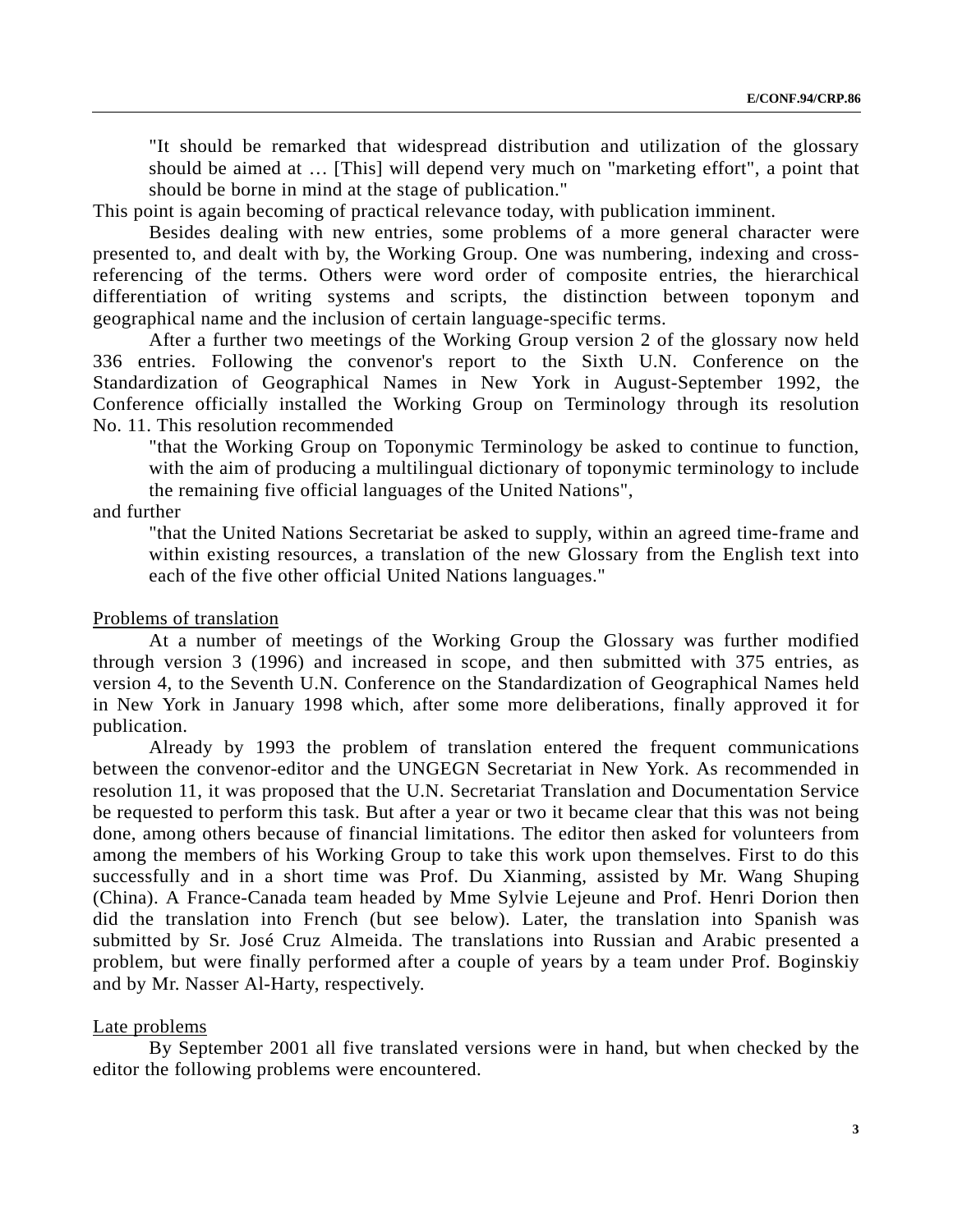1. Alphabetical order. While Chinese, Spanish and Arabic adhered (as stipulated) to the alphabetical order of the English original, the French and Russian versions listed the terms in the order of their particular language.

2. The index was missing in Russian and was differently arranged and un-numbered in Spanish and Arabic.

3. The different translations carried differing introductions, and these had to be brought to a uniform text.

4. Cross-references within the body of the glossary referred either to the English term (as in Chinese), to the term in the particular language (French, Spanish), or to a numbered item only (Russian).

5. Many examples in non-Roman script were missing and had to be re-introduced.

6. However, the chief difficulty was encountered with the French version which differed significantly from the others, as follows:

6.1 The definitions of numerous terms were quite different from those provided by the five other languages (which were more or less identical). Thus, among other "deviations", UTM grid was equated with UTM projection, toponymy with toponomastics, font with typeface, etc. For some of the terms, additional definitions were given (e.g. 003, 004….).

6.2 Numerous examples, especially English and German, were either omitted or replaced by French ones. Some good and valid examples in the original were replaced by less suitable ones (e.g. in terms 113, 195, 286, 381).

6.3 Whereas for non-Roman toponyms in the examples U.N. approved romanization was used in the original and in all other language versions, French transcription had been substituted in some cases (e.g. Djezair for Jaza'ir or Hadj for Hajj).

6.4 Concerning the acronym UNGEGN it was stated that French does not use the form GENUNG. But the latter form is indeed found in various French documents to the Group of Experts and the Conferences.

The above points were brought to the attention of the Secretariat with the request for amendments. Items 1 to 5 were indeed corrected, with the U.N. Secretariat doing a good job in re-arranging the French and Russian versions. But items 6.1 to 6.4 were not corrected, or only in part. Therefore the editor "gave in" and decided not to deal any further with the French translation, but to add in the Introduction to the French version – and only to this – a note to the effect that

"this version of the Glossary has been specially adapted to French usage in toponymy".

## Use of the glossary in training literature

Already in 1992 version 1.2 in English was incorporated in the training manual "An introduction to Toponymy – theory and practice of geographical names" produced by the present writer for the first United Nations Training Course in the Standardization of Geographical Names for Southern Africa, held in Pretoria. It was reprinted (University of Pretoria, 1993, 56 pp., ISBN 0-86979-905-3) and again used at the second U.N. course in 1993, also held in Pretoria. On both these occasions some of the practical exercises were based on the glossary. It then appeared in 1996 in "United Nations documents on geographical names" by Dr. Peter Raper, chairman of UNGEGN. Lately the final version 4 of the glossary was printed